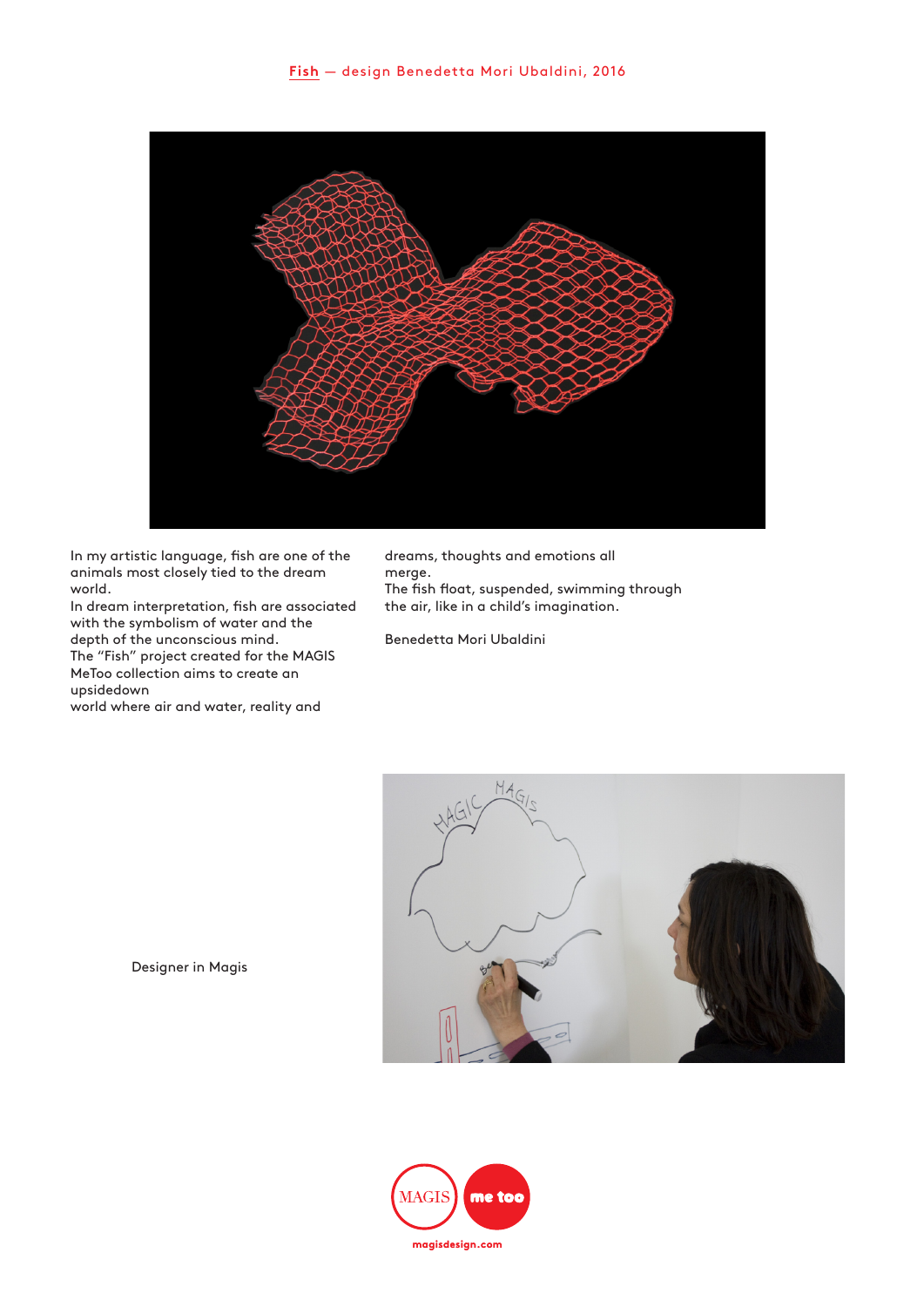## Fish

Material: Sculpture in metal mesh painted in epoxy resin. Supplied with hook for ceiling suspension.

Magis Me Too logo is stamped on each product of our collection vouching for their originality.





Matt colour Fluorescent Red